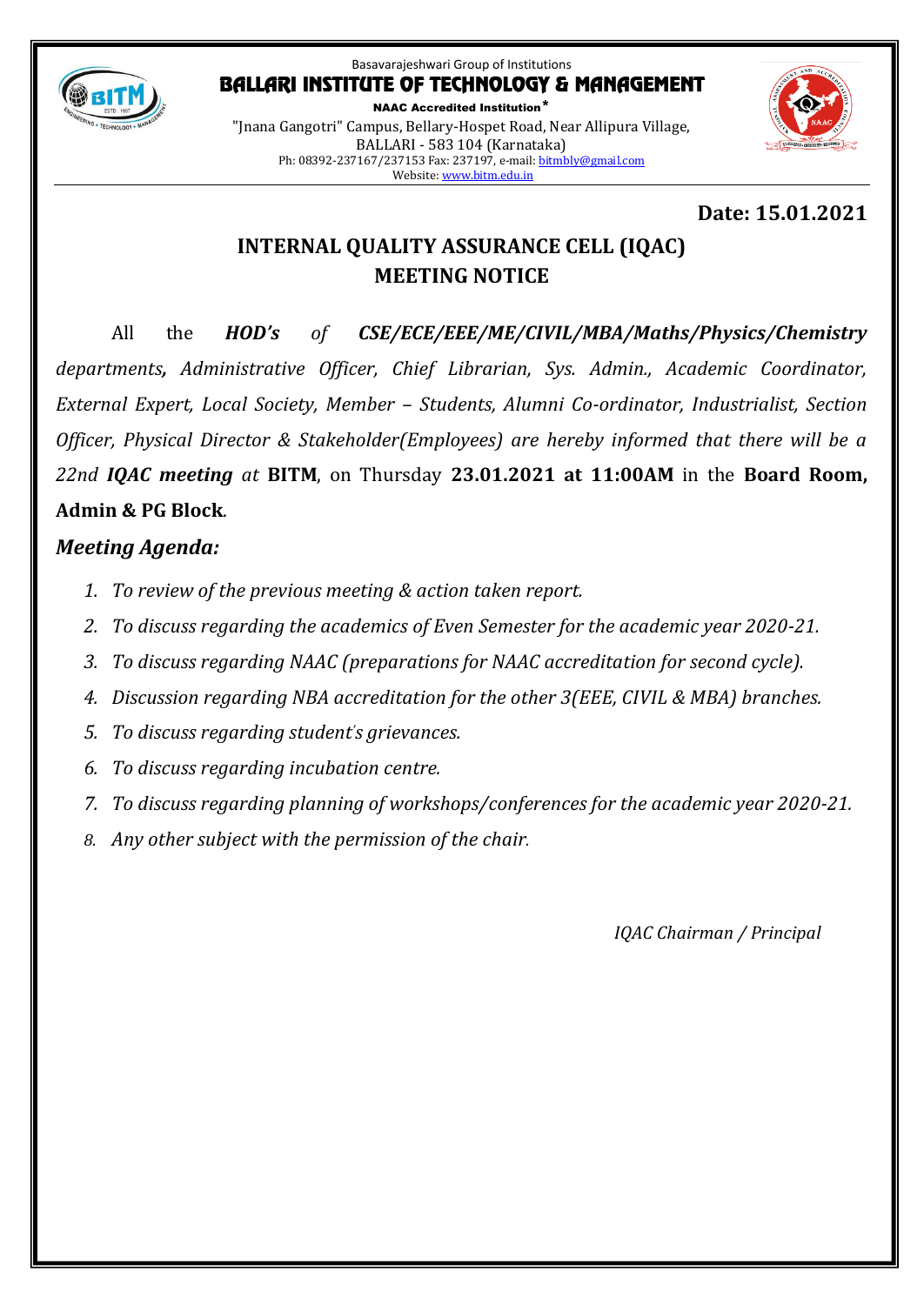

NAAC Accredited Institution\*

"Jnana Gangotri" Campus, Bellary-Hospet Road, Near Allipura Village, BALLARI - 583 104 (Karnataka) Ph: 08392-237167/237153 Fax: 237197, e-mail[: bitmbly@gmail.com](mailto:bitmbly@gmail.com) Website[: www.bitm.edu.in](http://www.bec-bellary.com/)



*NAAC / IQAC Coordinator Chairman / Principal*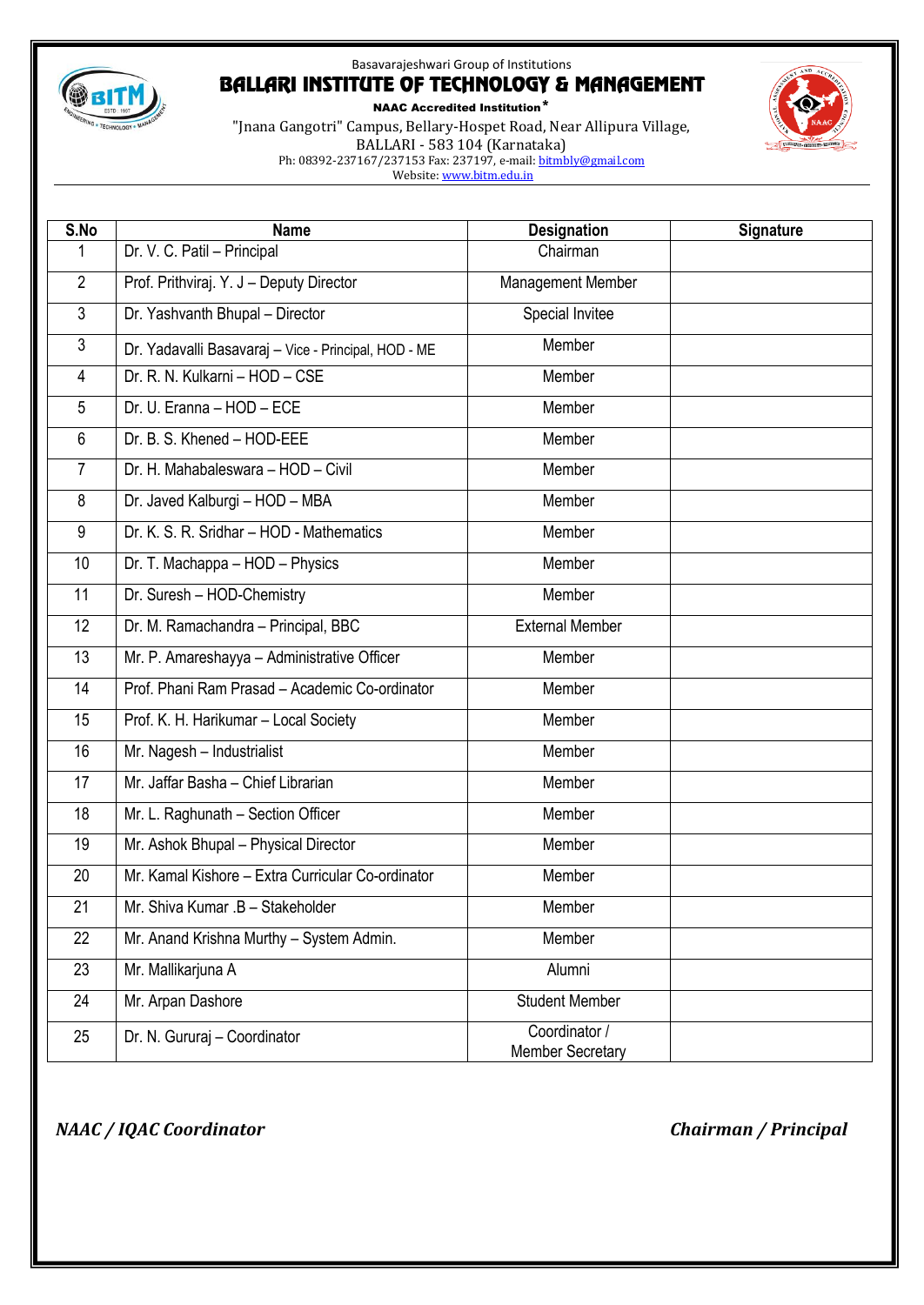

NAAC Accredited Institution\* "Jnana Gangotri" Campus, Bellary-Hospet Road, Near Allipura Village, BALLARI - 583 104 (Karnataka) Ph: 08392-237167/237153 Fax: 237197, e-mail[: bitmbly@gmail.com](mailto:bitmbly@gmail.com) Website[: www.bitm.edu.in](http://www.bec-bellary.com/)



#### **Proceedings of the 22nd Internal Quality Assurance Cell(IQAC) committee meeting held on Saturday of 23.01.2021 at 11:00AM in the Board Room, Admin & PG Block, @ BITM – Ballari Members Present:**

### *1. To review of the previous meeting & action taken report.*

Members unanimously approved minutes of the previous meetings along with the Action Report.

# *2. To discuss regarding the academics of Even Semester for the academic year 2020-21*

Principal Dr. V. C. Patil informed all the HOD's to prepare Calendar of Events of the respective departments in-line with college Calendar of Events. Planned to conduct seminars and workshops on recent trends in technical education. Also informed to complete the course attainments of all the odd semester courses.

# *3. To discuss regarding NAAC peer team visit.*

As the NAAC peer team visiting the institution on 29 th and 30 th of January 2021, all the arrangements shuld be made ready for the inspection. Principal informed all the HOD' S and coordinators to keep all the files ready for the inspection

### *4. Discussion regarding NBA accreditation for the other 3(EEE, CIVIL & MBA) branches.*

NBA preparations need to be prepared in parallel to NAAC. Committees are formed for the preparation of NBA in EEE, CIVIL & MBA. Criteria wise work allotted to the staff members.

### *5. To discuss regarding student's grievances.*

Dr. U. Eranna, Coordinator – Students Grievance Cell expressed that, there are no any new

grievances received during the odd semester of 2020-21.

# *6. To discuss regarding incubation centre.*

*Mr. A. Mallikarjuna, Asst. Prof. & Incubation Centre Manager, expressed that, the incubation centre of BITM planning to conduct some mors startup programmes in the even semester of 2020-21.*

# *7. To discuss regarding planning of workshops/conferences for the academic year 2019-20.*

Members were advised to conduct workshop / seminars / FDP's frequently without disturbing academics in the even semester.

# *8. Any other subject with the permission of the chair.*

NSS Activity: The Management informed the Physical director Mr. Ashok Bhupal to conduct Blood Donation camp through BITM NSS – Unit in the month of February2021 in memory of Founder Member Late. Smt. Basavarajeswari.

*NAAC / IQAC Coordinator Chairman / Principal*